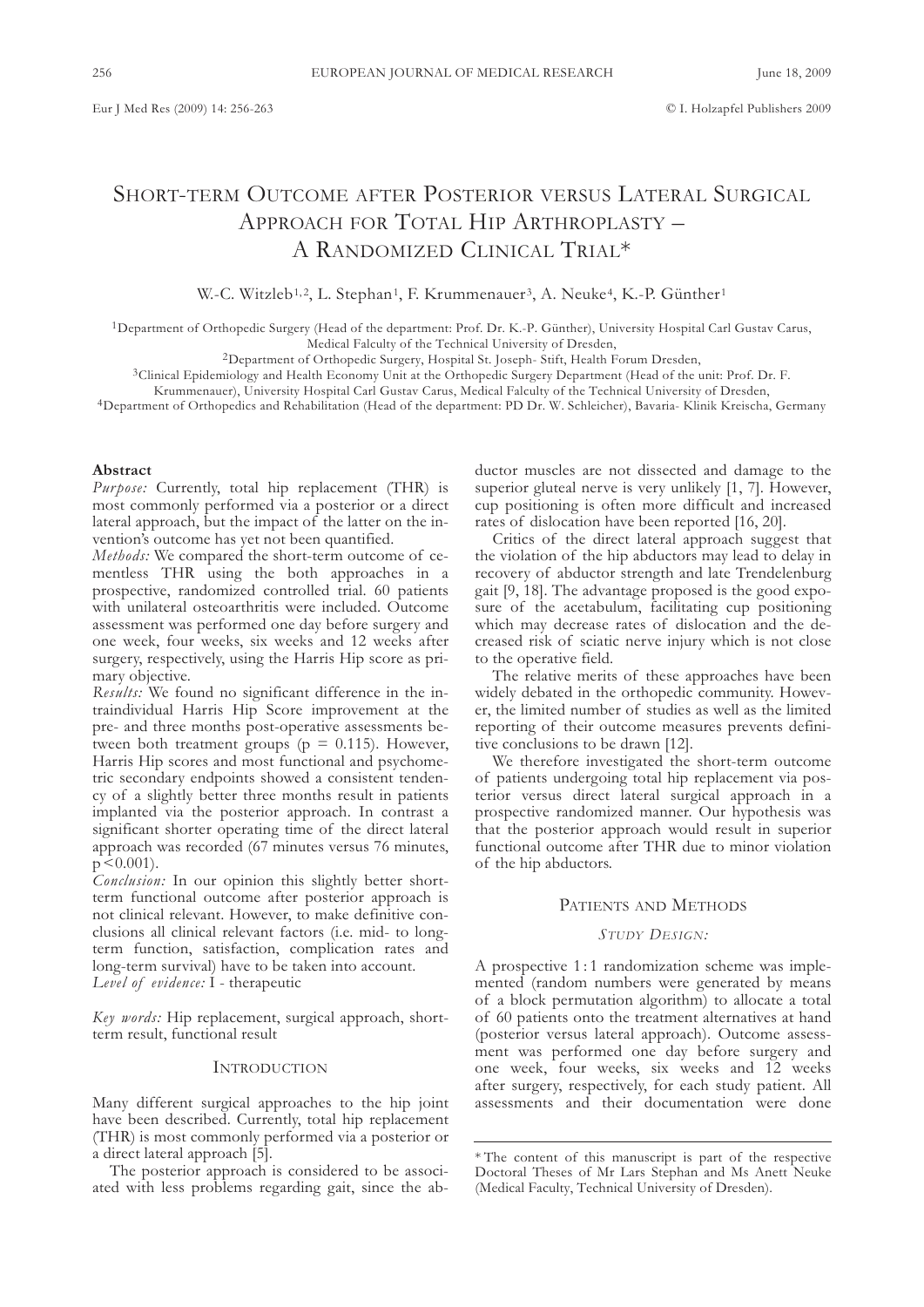by two independent clinical investigators (A.N. and L.S.).

# *PATIENT COHORT*

After approval of the study protocol by the local independent Ethics Committee, all patients between 45 and 65 years of age, who suffered from unilateral osteoarthritis of the hip and were admitted to our department for a primary cementless THR between October 2003 and February 2006, were screened for study inclusion. Exclusion criteria were age (older than 65 or younger than 45 years), known or suspected osteopenia or osteoporosis, deep infection or tumor illness of the hip, rheumatoid arthritis or higher grade developmental dysplasia of the hip (DDH Crowe stage II or higher), Charnley class B and C patients, previous operation or fracture of the joint, body mass index (BMI) over 40 kg/m2, psychiatric illness and drug or alcohol abuse [6, 8]. In addition, all patients who underwent Arthroplasty with other implants than stemmed THR (i.e. surface replacement) were excluded.

Written informed consent was obtained from all patients; patient information included detailed explanation of the two treatment alternatives under investigation and of the concept of randomization for treatment allocation. Afterwards, the patients were allocated into the two treatment groups at the day before surgery by means of a 1 : 1 block randomization scheme. At the day before surgery, additional standard patient information about details of the surgery at hand was communicated to each individual patient by the surgeon.

The treatment groups did not differ in the side of surgery (16 posterior versus 18 direct lateral approaches were done on the right hip) nor in their diagnosis (posterior group: 15 primary osteoarthritis cases, 12 DDH Crowe stage I, 1 protrusio acetabuli, 1 Perthes disease and 1 Epiphysiolysis capitis femoris, respectively; direct lateral group: 19 primary osteoarthritis cases, 7 DDH Crowe stage I, 2 protrusio acetabuli, 1 Perthes disease, 1 AVN, respectively). 70% of the hips of the posterior group showed a radiographic arthritis grade 4, 30% showed a grade 3 according to the Kellgren and Lawrence scoring system [13]. The direct laterally approached patients were graded 4 in 80% and 3 in 20%, respectively.

The distributions of gender, age and BMI did not significantly differ between the patients groups: The posterior group showed a median age of 55 years (47  $-64$  years) versus 58 years (46  $-64$  years) in the direct lateral group (Wilcoxon  $p = 0.227$ ), the samples' respective fractions of female patients were 53% versus  $50\%$  (Fisher  $p = 0.905$ ) and their median BMI was 28.9 kg/m<sup>2</sup> (20 – 38 kg/m<sup>2</sup>) versus 26.6 kg/m<sup>2</sup> (21 – 39 kg/m<sup>2</sup>, Wilcoxon p = 0.367). 77% of the patients of the posterior group and 67% of the direct laterally implanted patients were married, 63% of the patients in both groups were employed.

# *PRIMARY OBJECTIVE AND SAMPLE SIZE CALCULATION*

Main clinical outcome measures were pain, function and range of movement evaluated by means of the

Harris hip rating system (HHS). 11 The primary clinical endpoint of this investigation was defined as the intraindividual increase at the 12 weeks assessment versus its preoperative level. Sample size calculation was based on the assumption of a minimum clinically relevant difference of 5 points and a standard deviation of 6 points in the HHS total score. A total of 24 patients had to be enrolled per treatment to achieve a statistical power of at least 80% in detection of the above mentioned effect size at a 5% statistical significance level by means of a two sample t-test. Assuming a 20% drop out rate a net sample size of 30 patients per treatment was required.

#### *SECONDARY OBJECTIVES*

The Western Ontario and McMaster Universities Osteoarthritis Index (WOMAC), the Short Form-36 (SF-36) questionnaire and patient activity assessed by means of the Tegner activity score were measured to provide additional secondary patient-related endpoints  $[3, 22, 23]$ . Both, the WOMAC total score as well as its constituent sub dimensions (pain, stiffness, daily life activities) were transformed into a utility estimate with range between  $0 - 100\%$  (optimum rating); the physical and mental scale estimates derived from the SF-36 interviews were analyzed accordingly.

The total range of motion and leg length discrepancy assessed by means of blocks with different thicknesses, which were placed under each patient's foot until the pelvis leveled served as additional clinical outcome measurements.

Early postoperative function was compared at the 7th day after surgery by means of the walking time over 25m, the highest possible hip flexion in standing position and the median step length at a 25m gait course (length of gait course divided through number of steps).

#### *ADVERSE OUTCOMES*

Adverse outcomes were measured by investigation of the rate of intra- and postoperative complications (periprosthetic fracture, nerve palsy, wound infection, deep thrombosis or pulmonary embolism, dislocation) and the rate of positive Trendelenburg signs.

# *OPERATIVE DETAILS*

Operative details (operative time, blood transfusion, length of incision) were recorded.

#### *SURGICAL TECHNIQUE*

Surgery was performed under general anesthesia by two experienced surgeons (11 posterior, 10 direct lateral implantations by KPG and 19 posterior, 20 direct lateral implantations by WCW). Preoperatively, all patients received one dose of an intravenous cephalosporin.

The posterior approach entailed a curved incision centered on the greater trochanter in lateral decubitus position of the patient. The fascia lata was incised in line of the skin incision and the fibers of the gluteus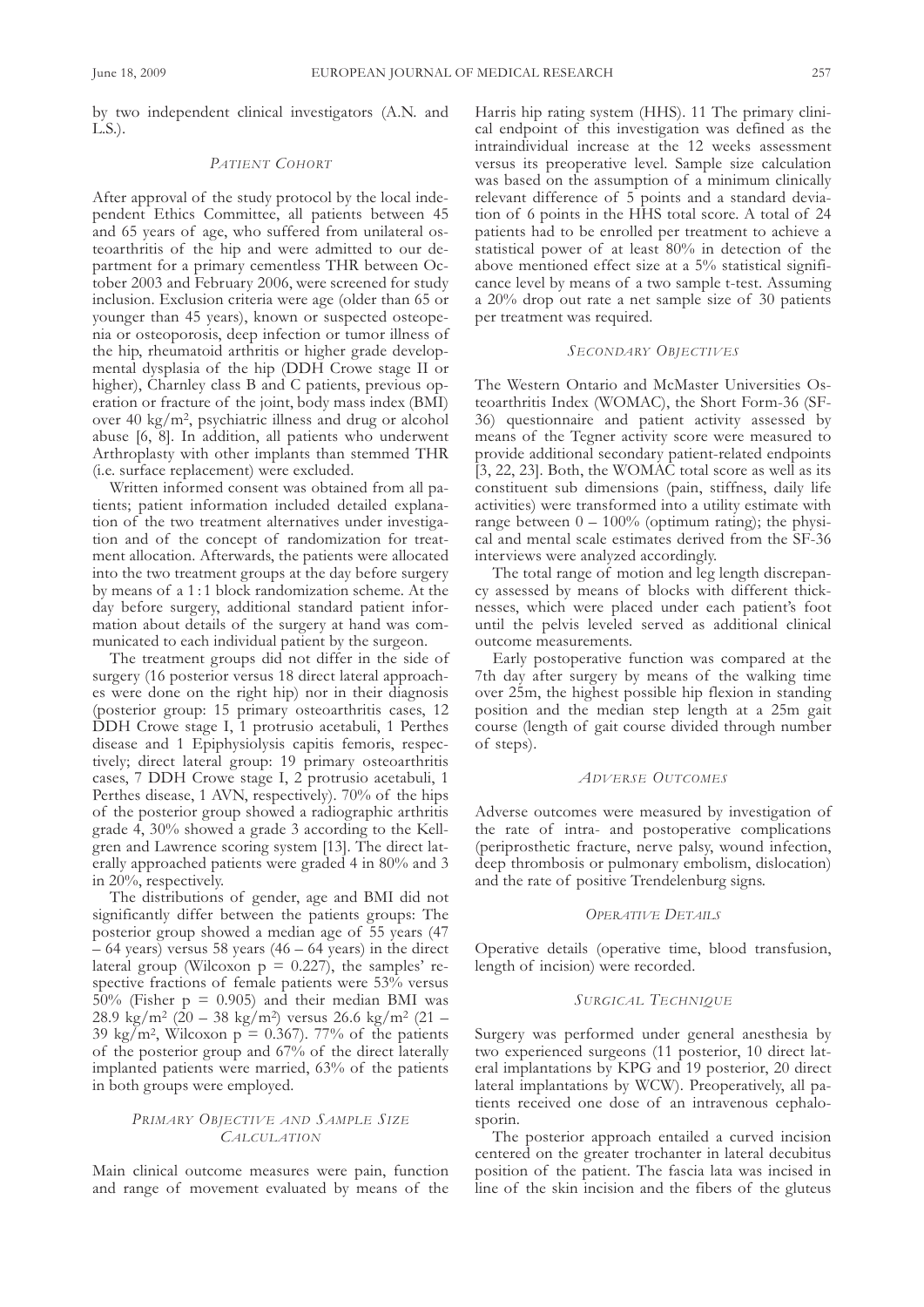maximus were split by blunt dissection. The short external rotators were then detached close to their femoral insertion leaving one centimeter of muscle tissue of the quadratus femoris at the dorsal aspect of the greater trochanter for re-attachment. The posterior hip capsule was incised and preserved. After implantation, the posterior capsule was re-attached on the greater trochanter together with the short external rotators and the wound was closed in layers [17].

The direct lateral approach entailed a longitudinal skin incision centered over the greater trochanter in supine position. The tractus iliotibialis and the gluteal fascia were divided in the line of the skin incision. The anterior part of the gluteus medius and minimus insertion was incised down to the bone, prolonged distally through the vastus lateralis in a curved line to spare some tendinous tissue at the greater trochanter for reattachment. The anterior hip capsule was excised. After implantation, the tendinous tissue was re-attached at the greater trochanter and the wound was closed in layers [2, 10].

#### *IMPLANTS*

All patients were implanted with a cementless press-fit cup, cementless straight stem and a 28mm metal-onmetal (in cases of metal allergy ceramic-on-ceramic) articulation (Fitmore or Allofit cup, CLS stem, Metasul or Cerasul bearing, Zimmer Ltd., Warsaw, US). 12 cups, 6 in each group, were fixed additionally with 1 to 3 screws.

# *POSTOPERATIVE MANAGEMENT*

Low molecular heparin (0.2-0.6 ml fraxiparine per day, weight-adapted, GlaxoSmithKline GmbH, Germany) was used for thromboprophylaxis until re-mobilization, at least for three weeks. 150mg diclophenac per day was used for two weeks in order to prevent the formation of heterotopic bone.

Walking training was started on the first postoperative day, with full weight-bearing allowed. All patients underwent a standardized physiotherapy program until hospital discharge at the seventh postoperative day.

Following discharge, all patients trained walking under full weight-bearing with two crutches and received physiotherapy at an individual basis. During the first four weeks, hip flexion was limited to 90° and forced internal as well as external rotation was not allowed.

Four weeks after surgery all patients were admitted to a cooperative rehabilitation department, where they underwent a standardized rehabilitation program for three weeks.

# *RADIOGRAPHIC ANALYSIS*

All patients had anteroposterior radiographs of the pelvis taken pre-, postoperatively and at the three months recall. Radiographs were studied by an independent observer (LS). Component position was analyzed using the abduction angle of the cup and the varus-valgus position of the stem. Heterotopic ossification was graded according to the Brooker classification [4].

# *STATISTICAL ANALYSIS*

All numerical and graphical evaluations were performed by an independent biometrician (F.K.) by means of the software SPSS (release 12.0 for Windows). Data description was based on medians, minima and maxima for continuous endpoints and on absolute and relative frequencies for categorical endpoints. The graphical representation of continuous data was based on nonparametric box whisker plots, accordingly. The description of intraindividual comparisons in continuous endpoints at different assessment times was based on the distribution of intraindividual differences. For significance evaluation of these intraindividual comparisons at continuous endpoints, the Sign test was applied. For the comparison of sub samples the two sample Wilcoxon test was applied for continuous endpoints (such as the primary clinical endpoint) and the Fisher test for categorical endpoints. Results of significance tests were summarized by means of p-values.

Analysis of the primary research hypothesis of this investigation was therefore based on the descriptive comparison of the primary clinical endpoint (HHS increase after 12 weeks) between the posterior and lateral treatment group as well as on the derivation of a two-sided Wilcoxon test p-value (as suggested by the Statistical Analysis Plan of the trial). Note that this confirmatory analysis strategy deviates from the t-test assumption introduced into the sample size calculation: since the occurrence of statistical outliers could not be excluded during the preparation of the trial's statistical analysis plan, the confirmatory analysis directly focussed on the application of the two sample Wilcoxon test. Although the latter shows a gradually smaller statistical power when compared to its two sample t-test analogue, the more robust handling of possible outliers was considered as a dominating advantage.

If further significance tests were performed in the context of additional exploratory analyses, the resulting p-values were not adjusted for multiplicity due to the exploratory character of these analyses; a p-value < 0.05 therefore indicates locally statistical significance.

#### **RESULTS**

#### *OPERATIVE DETAILS*

Operative time (cut-suture-time) was significantly longer in the posterior group (76.5 minutes [59 – 105 min] versus 67 minutes [47 – 87 min], Wilcoxon p<0.001). The groups did not differ in the incision length measured three months after surgery (16 cm  $[11 - 23$  cm] in the posterior group versus 15 cm  $[11 -$ 19 cm] direct lateral, Wilcoxon  $p = 0.339$ ). Postoperative blood transfusion (one unit of 400 ml) was needed in 23% per group.

#### *PRIMARY CLINICAL ENDPOINT*

Patients implanted via a posterior approach started pre-operatively with a median total HHS score of 46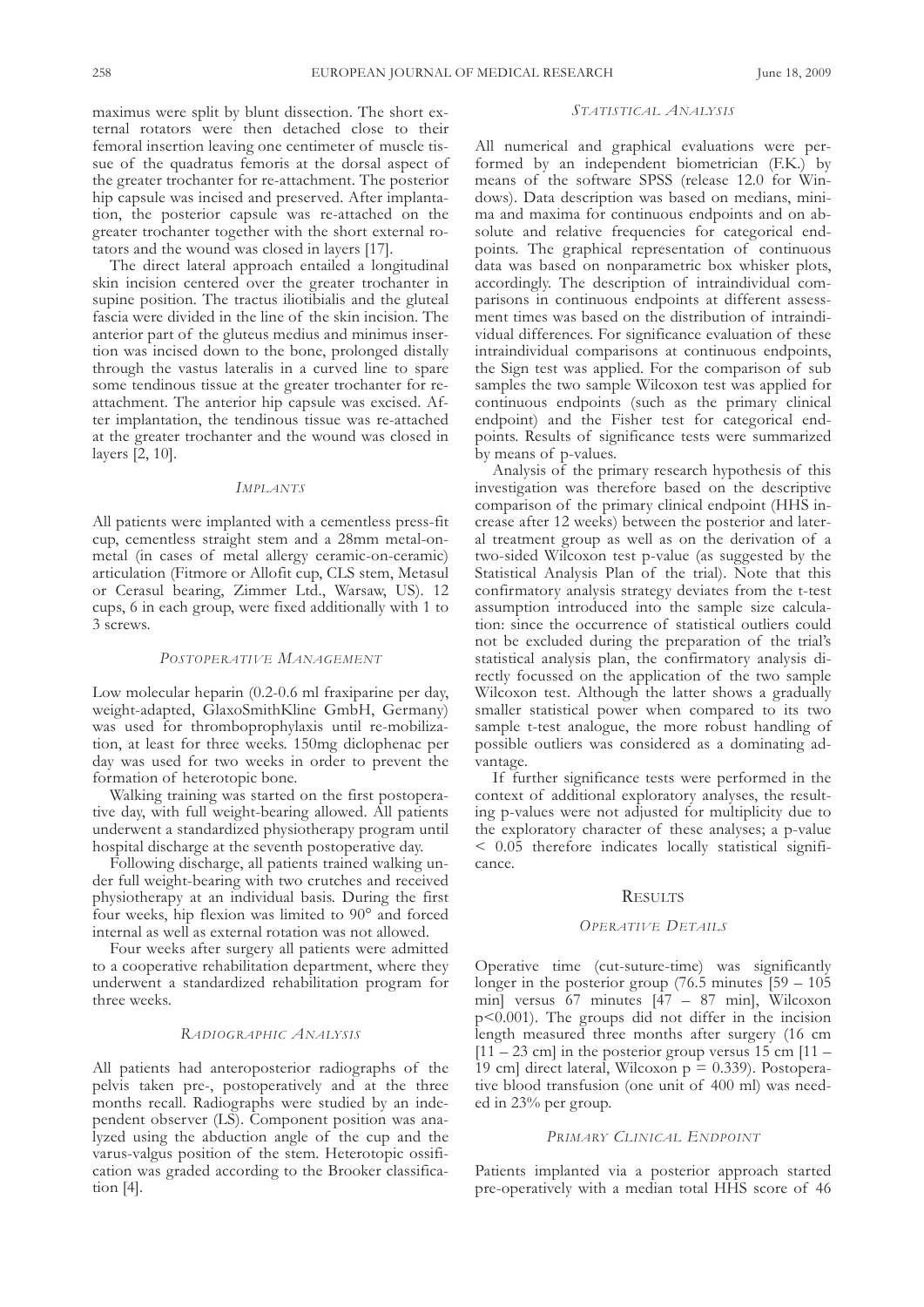points (29 – 64) slightly worse than the patients in the directly lateral group (median HHS 50 pts.  $[29 - 76]$ ), but showed a slightly superior outcome with in median 83 points  $(68 - 89)$  versus 77 points  $(65 - 82)$  at the three months recall assessment (Table 1, Fig. 1). However, the overall HHS of both treatment groups did not differ significantly at any assessment time (Wilcoxon  $p = 0.307$  pre-operatively,  $p = 0.724$  at four weeks,  $p = 0.618$  at six weeks and  $p = 0.075$  after three months; Table 1).

Median total HHS score profiles increased in both groups significantly over the observation period (respective sign test p<0.001). Patients in the posterior group improved by in median 7 points  $(-5 - 15)$  during the first four weeks, 18 points  $(8 - 27)$  during six weeks and 30 points (20 – 48) during the three months period (Table 1, Fig. 2). The corresponding median intraindividual HHS increases in the directly lateral group were 10 points  $(-6 - 18)$ , 14 points  $(3 -$ 28) and 25 points  $(-15 - 36)$ . The treatment groups did not differ significantly at any assessment time (Wilcoxon p = 0.967, p = 0.451, p = 0.115, respectively; Table 1), in particular the confirmatory research hypothesis of the investigation, which concentrated on the three months HHS increase, could not be confirmed significantly.

Harris Hip sub scores (pain, function and movement) also showed no significant differences between the treatment groups (for example, respective Wilcoxon p-values for pain scores were  $p = 0.378$ ,  $p = 0.336$ ,  $p = 0.492$ ,  $p = 0.259$ . However, the groups showed a slightly different tendency in function improvement: in the posterior group, the function sub score rose from in median 28 points  $(13 - 41)$  preoperatively over 20 points  $(13 - 28)$  after four weeks and 26 points  $(17)$  $-33$ ) after six weeks to 36 points (20 – 47) at three months slightly superiorly in versus 31 points (12 – 39), 18 points  $(8 - 29)$ , 24 points  $(17 - 34)$  and 32 points  $(14 – 41)$  in the direct lateral group (Wilcoxon p  $= 0.264$ , p = 0.118, p = 0.650 and p = 0.073, respectively). On the contrary, movement scores and total range of motion turned out slightly better in the directly lateral group with median scores of 7, 7, 7 points and 9 points versus 7, 7, 7 and 8 points after posterior surgery (Wilcoxon p = 0.646, p = 1.000, p =  $0.287$  and  $p = 0.071$ , respectively) and in median  $210^{\circ}$  $(150^{\circ} - 260^{\circ})$  versus  $190^{\circ}$  (145° - 255°, Wilcoxon p = 0.105).

#### *SECONDARY OBJECTIVES*

# *Early postoperative function at the seventh day after surgery:*

Median walking times at the 25m gait course did not differ between both groups (posterior group: 35 seconds [27 – 57 sec], direct lateral group: 38 sec [28 – 56 sec], Wilcoxon  $p = 0.361$ ). Patients after posterior surgery had a slight, but not significantly, larger resulting step length of 60 cm (45 – 66 cm) versus 54 cm  $(43 - 71$  cm) of the patients with a direct lateral approach (Wilcoxon  $p = 0.098$ ). While total range of motion was significantly better after direct lateral implantation (120° [95 – 150°] versus 110° [90 - 145°], Wilcoxon  $p = 0.037$ , active hip flexion in standing po-

sition showed no difference between the groups (posterior group: 70° [25 - 90°], direct lateral group: 70°  $[40 - 90^\circ]$ , Wilcoxon p = 0.722).

# *Western Ontario and McMaster Universities Osteoarthritis Index:*

Patients in the posterior group had slightly, but not significantly smaller scores before surgery, and somewhat, but not significantly better results after three months: Median WOMAC profiles increased in both groups significantly over the observation period (respective sign test p<0.001) from 38% versus 43% before surgery over 66% versus 67% four weeks afterwards, 72% versus 76% six weeks after surgery to 87% versus 81% in the three months recall. The samples did not differ significantly at any assessment time (Wilcoxon  $p = 0.109$ ,  $p = 0.961$ ,  $p = 0.703$ ,  $p = 0.359$ , respectively). Patients in the posterior group intraindividually improved by in median 28 %  $(14 - 38%)$  during four weeks, 38 % (26 – 49%) during six weeks, and 49 % (34 – 58%) during three months. In contrast, the three months improvement in the directly lateral group was estimated 30% (19 – 47%) in median and found significantly smaller (Wilcoxon  $p = 0.007$ ) compared to the three months increase in the posterior group. The four and six weeks changes after directly lateral surgery were 15 % (2 – 34%) and 30 % (19 – 47%), respectively.

Concerning the WOMAC sub scores related to pain, stiffness and daily life activities, the posterior implanted patients showed gradually lower scores before surgery and ended with higher scores in the three months assessment for each sub dimension (Table 2). For example the pain sub score rose from 40% before posterior surgery to 91% three months afterwards versus an increase from 47% to 88% after direct lateral surgery (Wilcoxon  $p = 0.383$  and 0.182, respectively). However, the treatment groups did not differ significant in any of the sub scores (Table 2).

# *Short-Form 36 Questionnaire:*

SF-36 mental and physical scales showed no differences at any assessment point (Table 3): The physical scale score increased from 26% before to 50% after posterior surgery and from 28% to 49% after direct lateral implantation (Wilcoxon  $p = 0.515$  and  $p =$ 0.426, respectively), the corresponding mental scale scores rose from 60% to 78% and from 53% to 69% (Wilcoxon  $p = 0.455$  and  $p = 0.439$ , respectively).

## *Patient activity:*

Patient activity levels according to the Tegner activity score were preoperatively slightly lower, and three months afterwards gradually higher in the posterior group with median increases of 2.5 points versus 1 point after direct lateral approach, but did not significantly differ from those in the direct lateral group (Wilcoxon  $p = 0.083$ ).

#### *Total range of motion:*

Three months postoperatively, patients after the direct lateral approach showed a total range of motion of in median 210° (150° - 260°) versus 190° (145° - 255°) of patients in the posterior group (Wilcoxon  $p = 0.105$ ).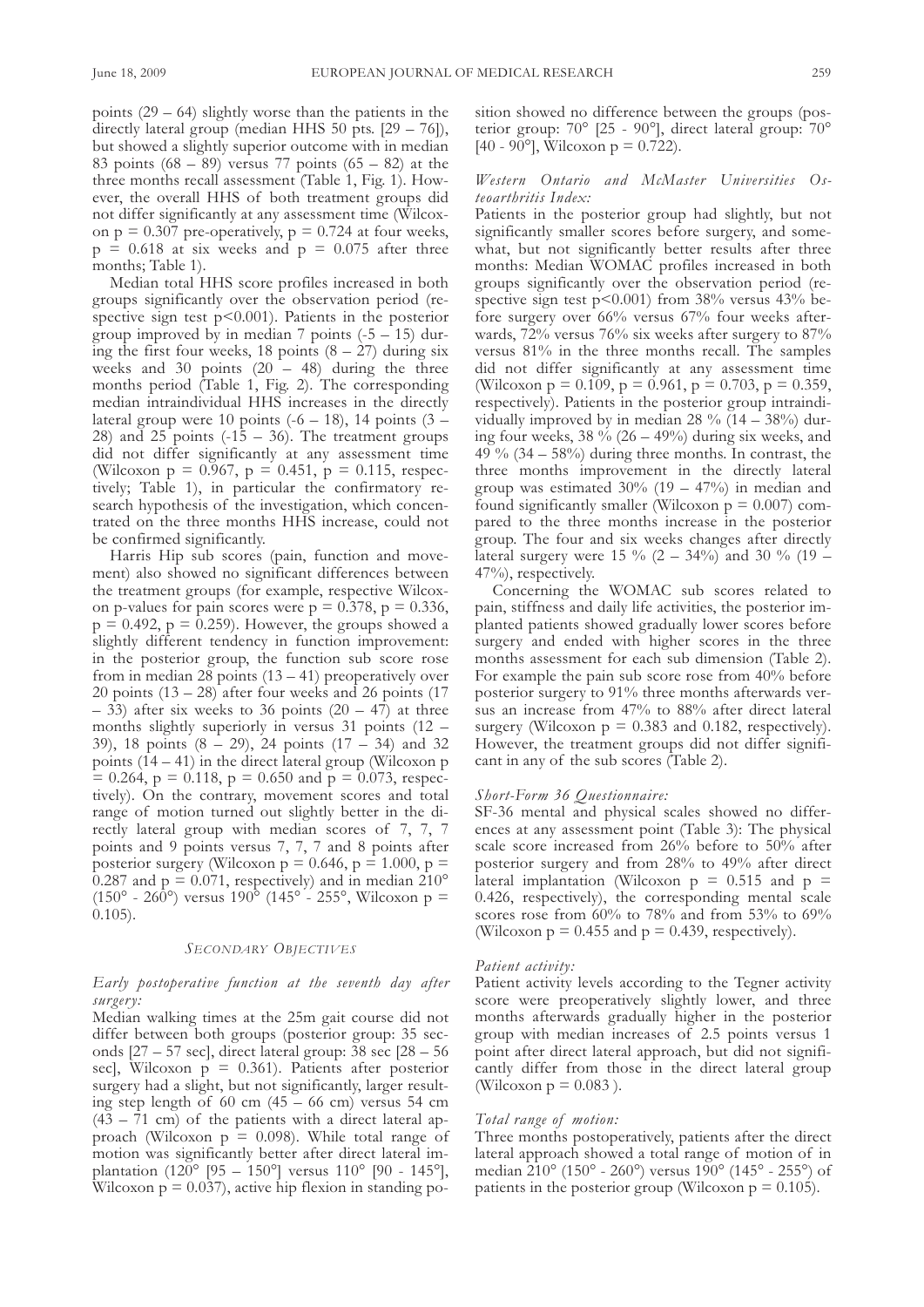*Table 1.* Medians, minima and maxima for the distribution of total HHS scores before and four, six, 12 weeks after posterior versus direct lateral THA; medians of the respective intraindividual changes' distributions (post – preoperative); p-values derived from two sample Wilcoxon test at each assessment time, respectively.

| total HHS score |              |                                                 |             |              |  |
|-----------------|--------------|-------------------------------------------------|-------------|--------------|--|
| approach        | preoperative | four weeks                                      | six weeks   | three months |  |
| posterior       | $46(29-64)$  | 53 (44-59)                                      | $63(58-77)$ | 83 (68-89)   |  |
| direct lateral  | $50(29-76)$  | $55(35-72)$                                     | $62(44-80)$ | $77(65-82)$  |  |
| p-value         | 0.307        | 0.724                                           | 0.618       | 0.075        |  |
|                 |              | change in total HHS score (post – preoperative) |             |              |  |

| approach                               | four weeks                          | six weeks                       | three months                     |  |
|----------------------------------------|-------------------------------------|---------------------------------|----------------------------------|--|
| posterior<br>direct lateral<br>p-value | $7(-5;15)$<br>$10(-6; 18)$<br>0.967 | 18(8; 27)<br>14(3; 28)<br>0.451 | 30(20; 48)<br>25(15;36)<br>0.115 |  |

*Table 2.* Medians, minima and maxima for the distribution of WOMAC sub scores for pain, stiffness and daily life activities (range 0 – 100%, 100% = optimum rating) before and four, six, 12 weeks after posterior versus direct lateral approach; p-values derived from two sample Wilcoxon test at each assessment time, respectively.

| <b>WOMAC</b><br>sub scores<br>$[0 - 100\%]$ | approach       | preoperative | four weeks   | six weeks    | three months |
|---------------------------------------------|----------------|--------------|--------------|--------------|--------------|
| pain                                        | posterior      | $40(0-100)$  | $73(24-100)$ | $80(36-100)$ | $91(34-100)$ |
|                                             | direct lateral | 47 $(0-80)$  | 78 (0-100)   | $84(0-100)$  | 88 (0-100)   |
|                                             | p-value        | 0.383        | 0.571        | 0.870        | 0.182        |
| stiffness                                   | posterior      | $38(0-80)$   | $70(25-95)$  | $80(35-100)$ | $85(30-100)$ |
|                                             | direct lateral | $45(0-80)$   | $75(10-100)$ | $80(20-100)$ | $80(20-100)$ |
|                                             | p-value        | 0.313        | 0.128        | 0.827        | 0.231        |
| daily activity                              | posterior      | $35(0-67)$   | $63(14-92)$  | $72(25-95)$  | 84 (45-97)   |
|                                             | direct lateral | 47 $(0-76)$  | $62(0-90)$   | $74(0-96)$   | $81(0-100)$  |
|                                             | p-value        | 0.055        | 0.799        | 0.773        | 0.476        |

*Table 3.* Medians, minima and maxima for the distribution of SF-36 physical and mental scale (range  $0 - 100\%$ ,  $100\% =$  optimum rating) before and four, six, 12 weeks after posterior versus direct lateral approach; p-values derived from two sample Wilcoxon test at each assessment time, respectively.

| SF-36 physical scale [range $0 - 100\%$ ] |                                         |             |             |              |  |  |
|-------------------------------------------|-----------------------------------------|-------------|-------------|--------------|--|--|
| approach                                  | preoperative                            | four weeks  | six weeks   | three months |  |  |
| posterior                                 | $26(8-64)$                              | $36(13-68)$ | $44(21-91)$ | $50(19-92)$  |  |  |
| direct lateral                            | $28(9-70)$                              | $33(12-61)$ | $40(17-70)$ | 49 (14-91)   |  |  |
| p-value                                   | 0.515                                   | 0.359       | 0.879       | 0.426        |  |  |
|                                           | SF-36 mental scale [range $0 - 100\%$ ] |             |             |              |  |  |
| approach                                  | preoperative                            | four weeks  | six weeks   | three months |  |  |
| posterior                                 | $60(22-89)$                             | $62(28-82)$ | 68 (34-89)  | 78 (20-94)   |  |  |
| direct lateral                            | $53(12-87)$                             | 48 (12-86)  | $54(22-91)$ | $69(26-90)$  |  |  |
| p-value                                   | 0.455                                   | 0.085       | 0.175       | 0.439        |  |  |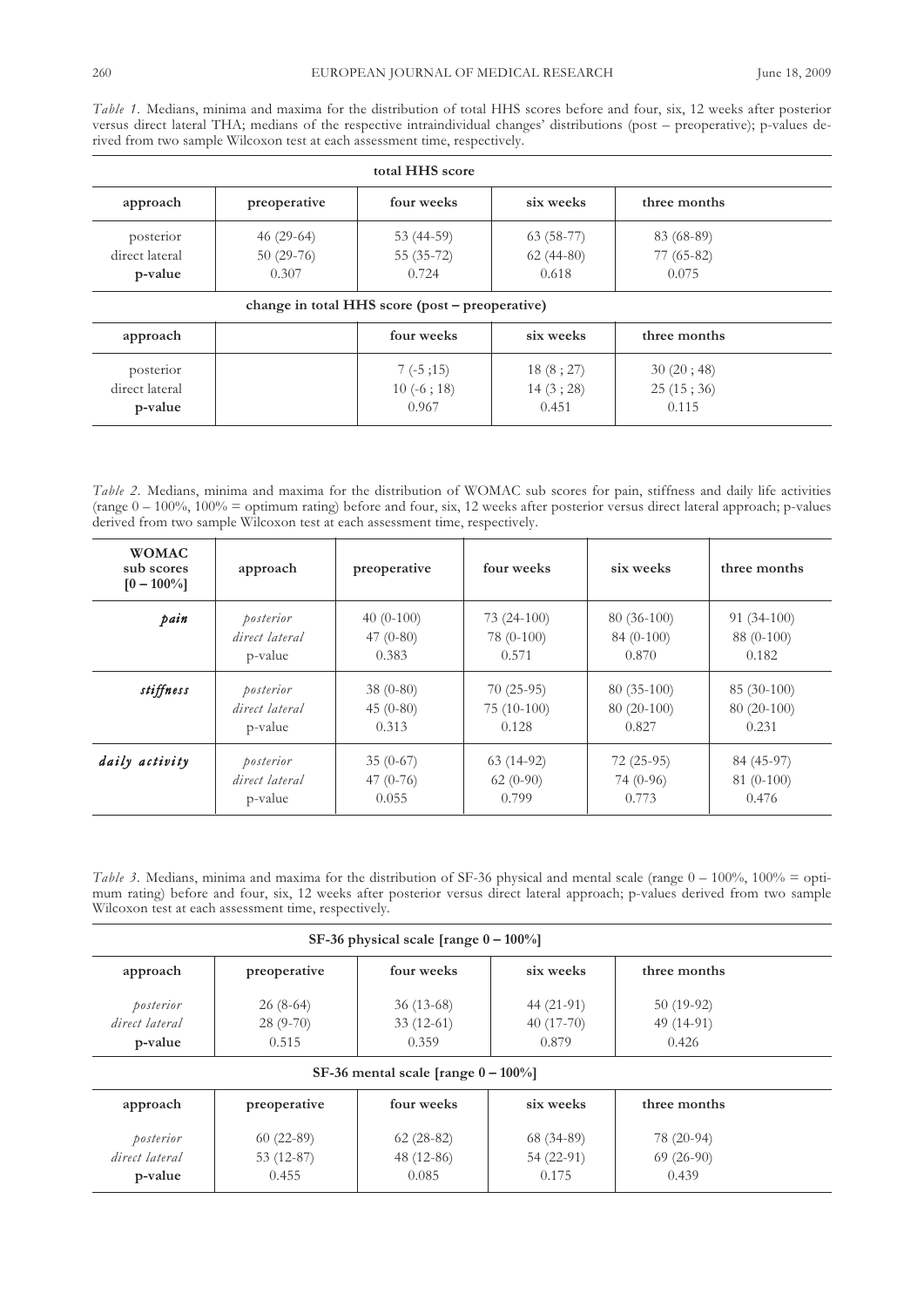

## *Leg length discrepancy:*

Preoperatively, 50% of the patients in both groups had no leg length discrepancy. In 40% (posterior approach) versus 43% (direct lateral approach) a shortening of the involved side, ranging between  $0.5 - 2$  cm was observed. Three months postoperatively, 27% of the patients with a posterior approach showed no discrepancy versus 43% of the direct lateral group. 50% of the patients in the posterior group had a longer leg  $(0.5 - \overline{2}$  cm, one patient  $[3\%]$  over 2 cm) on the implanted side versus 43% in the direct lateral group. The occurrence rates of leg length discrepancies did not statistically differ (Fisher  $p = 0.363$ ).

### ADVERSE OUTCOMES

#### *Complications:*

In each group one non-dislocated fracture of the greater trochanter occurred intra-operatively without further complication under full weight-bearing. Nerve lesions were not recorded in any of the groups. Two patients in the direct lateral group developed a superficial wound infection, which resolved spontaneously. Whereas none of the direct laterally implanted patients developed a clinically diagnosed deep vein thrombosis, in two cases of the posterior group a thrombosis was observed.

#### *Dislocations:*

One posteriorly implanted patient dislocated his hip at the fifth postoperative day. After closed reduction he was re-mobilized with full weight-bearing without further complications.

#### *Trendelenburg Sign:*

While 33% of the patients in each group showed positive or indifferent Trendelenburg signs before surgery, only 13% of the posteriorly implanted patients did so at the three months follow-up examination. Patients in the direct lateral group had at the borderline of signifi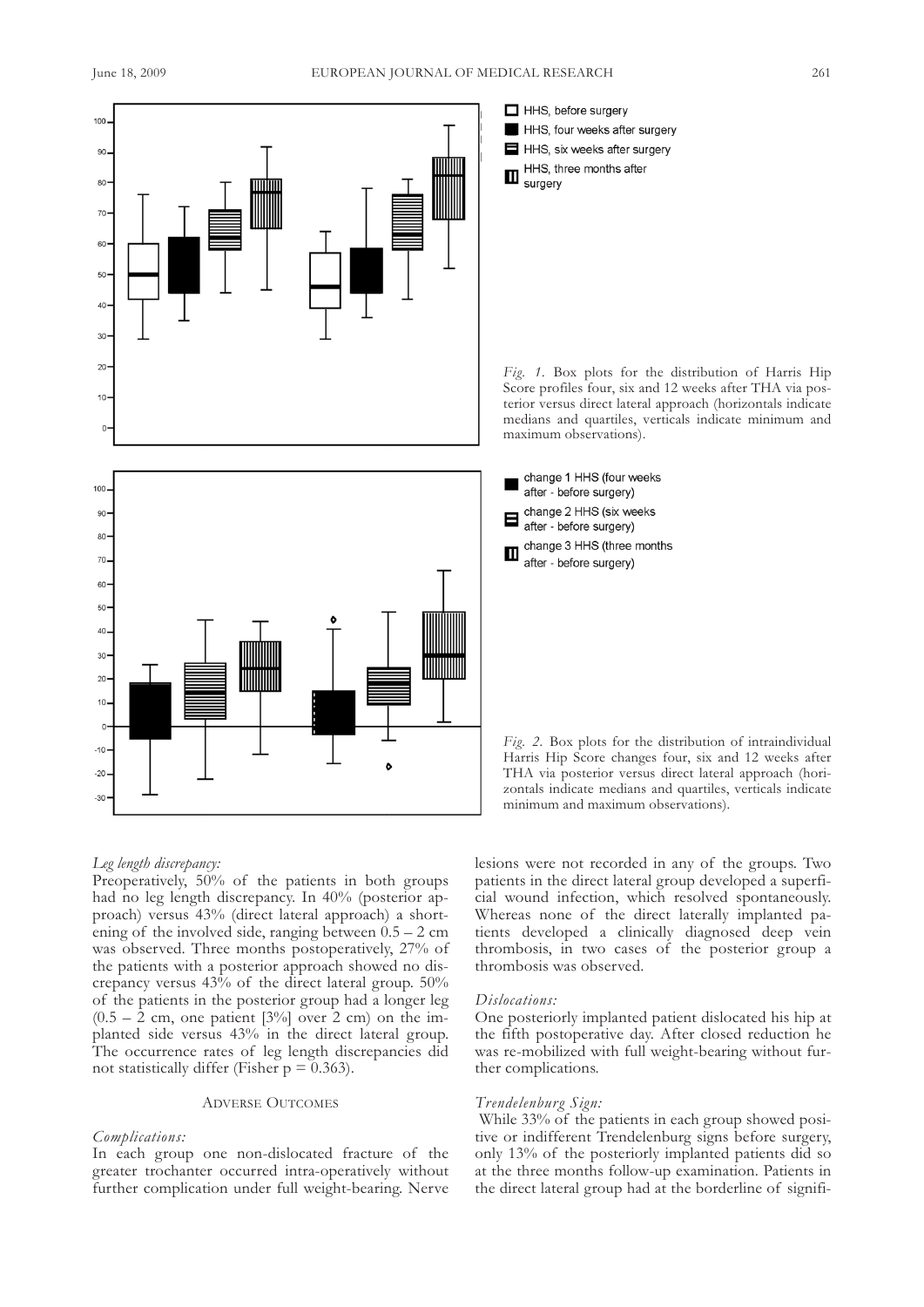cance more frequent positive or indifferent Trendelenburg signs (37%) at the three months recall (Fisher  $p =$ 0.072).

# RADIOGRAPHIC RESULTS

The median abduction angle of the cup was not significantly different between both groups: Posteriorily implanted hips showed a median abduction angle of  $48^{\circ}$  (34°-58°) in contrast to 45° (32°-58°) in the direct lateral group (Wilcoxon  $p = 0.477$ ). Two stems of the direct lateral group were graded to be in slight varus. All other femoral components were graded to be in neutral position (Fisher  $p = 0.492$ ).

Heterotopic bone formation. Three months postoperatively, heterotopic ossification was present in 7% (each grade II) of the patients with a posterior approach. In contrast, 30% (27% grade I, 3% grade II) of the patients with a direct lateral approach showed heterotopic ossifications (Fisher  $p = 0.061$ ).

#### **DISCUSSION**

Many different surgical approaches to the hip have been described. Currently, the principal methods for THA are the posterior and direct lateral approaches [5, 15]. We studied these since they are the two most commonly performed surgical approaches in our unit and both provide adequate exposure for implantation. The relative merits of these approaches are debated, although no study has conclusively demonstrated an advantage of one over the other. Many of the trial reports published involved only small numbers of participants with limited reporting of outcome measures and a poor level of methodological rigor [12]. To our knowledge only Pascarel et al. (1989) randomly compared 63 patients after a posterior approach with 63 patients after a direct lateral approach [19]. They found a lower dislocation rate, but a higher rate of gluteal deficiencies (33% versus 17%) with the direct lateral approach. But hip replacements in their investigation were performed for several reasons (hip fractures, avascular necrosis of the femoral head, DDH and osteoarthritis as well) and no specific data were available for patients with osteoarthritis alone.

To the authors' knowledge this is the first randomized controlled trial in osteoarthritis patients with the hypothesis of a better short-term functional outcome of THR through the posterior in contrast to the direct lateral approach.

In general we could not confirm our hypothesis of a superior short-term functional improvement after posterior surgical approach due to minor violation of the hip abductors. Despite the strong inclusion criteria used (only Charnley grade A patients, standardized rehabilitation), we were not able to show a significant difference between both approaches in the Harris hip rating system, which served as primary objective of our study.

As indicated in the Methods section, this investigation was designed to achieve a statistical power of at least 80% in the detection of a 5 point difference in the HHS changes between both treatment groups. The actual median HHS changes were indeed 30 points af-

ter posterior approach versus 25 points after direct lateral approach, but were complemented by rather unexpectedly large interquartile ranges (Fig. 2). Note, that the sample size calculation does not only involve the sample difference in median, but also assumptions on the underlying sample variations, which were underestimated during the planning phase of the trial: A substantial heterogeneity was observed between and within both patient cohorts, which could hardly be considered during the planning phase of the trial. The latter might have been caused by varying motivations among our patients (for example, due to employment or family status). Despite randomization patients in the posterior approach group showed not significantly but somewhat lower pre-operative score levels, what might have influenced the pre-/postoperative differences. Another bias might have been introduced by the rather short observation period. Not all patients may have reached their optimal functional status again after 12 weeks. The authors therefore intend to prolong this investigation for one additional postoperative year.

However, most functional and psychometric endpoints investigated showed a consistent tendency of a slightly better short-term result in patients implanted via the posterior approach. This patient group showed at the border of significance better Harris hip scores at the three months recall. Additionally, a slightly – although not significantly better result could be observed in most secondary endpoints (i.e. walking time, stride length and patient activity) after THR through the posterior approach. The improvement of the WOMAC index between preoperative and three months postoperative assessments was even significantly better in patients with a posterior approach and this patient group showed less positive Trendelenburg signs three months postoperatively. This outcome measure was found to slightly favor the posterior approach as having fewer participants with postoperative Trendelenburg gait also by other investigators [1, 14, 21]. Damage of the superior gluteal nerve or failure to re-attach the muscles during direct lateral approach are debated as possible reasons. In contrast, direct lateral approach counted with a significant shorter operating time, fewer clinically relevant deep vein thromboses and no versus one dislocation. However, the missing significance in the primary endpoint of our investigation prevents definite conclusions from being drawn. Other factors, like patient related factors, experience of the surgeon and/or implant type may have a greater influence on the result.

In summary, we could not confirm our hypothesis of a superior short-term functional improvement of patients implanted with a THR via the posterior versus the direct lateral surgical approach. The difference between both patient groups in intraindividual changes between pre- and three months postoperative HHS, which served as our primary endpoint, did not reach statistical significance. We could observe, however, a consistent tendency of better functional results in most of functional and psychometric secondary endpoints. But, however, these findings are not clinical relevant in our opinion and are contrasted by the significant shorter operating time of the direct lateral approach. To make definitive conclusions all clinical rele